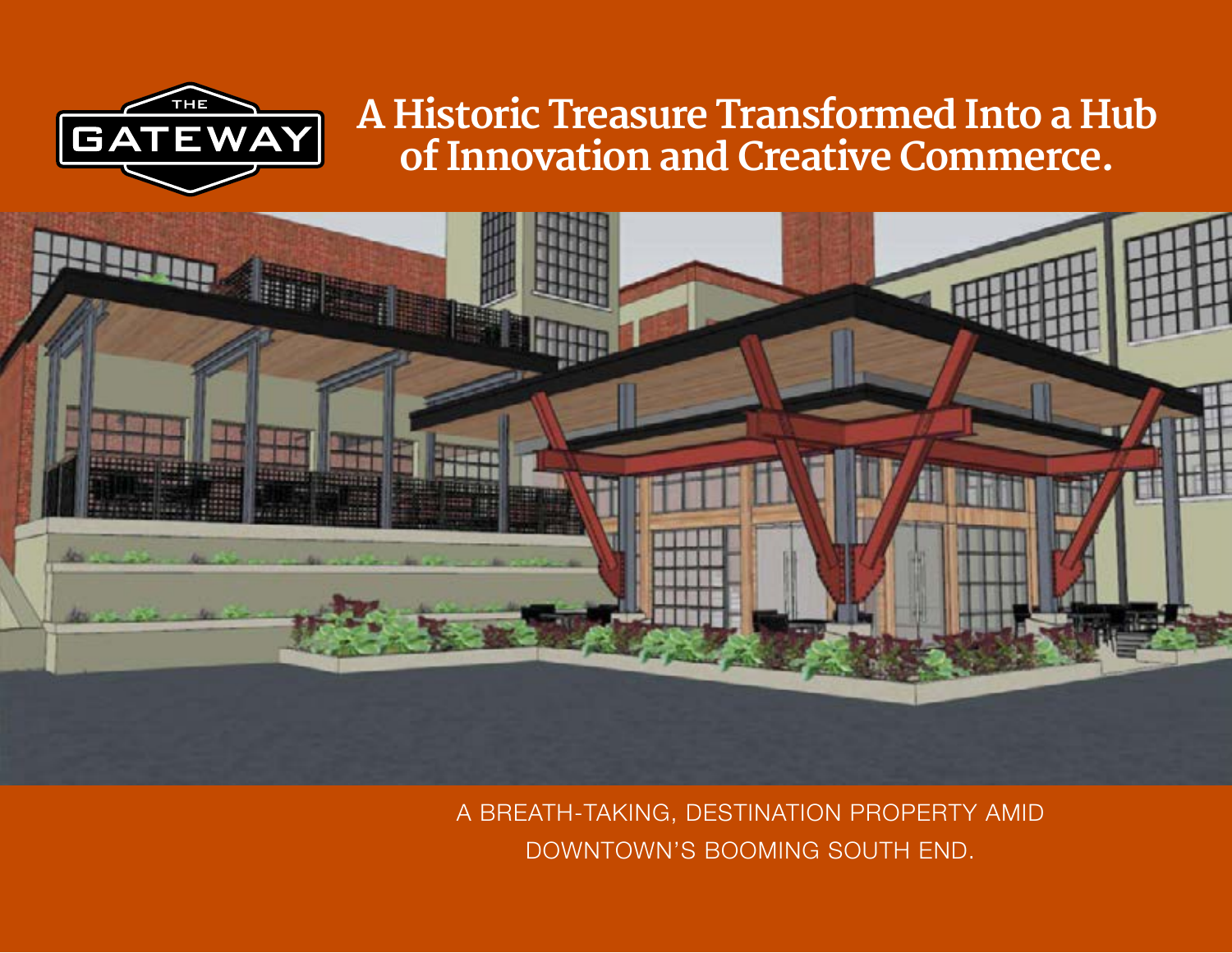

# **Classic Post-Industrial Architecture Remade Into Captivating Retail/Office Space.**

A 100-year-old landmark of Greensboro's rich textiles history, The Gateway has been preserved with the best of its architectural character intact.



High Ceilings

Old Character with Modern Features

Original Windows

Abundant Natural Light

Period Fixtures and Hardware

Patio and Garden

Ample Parking On-Site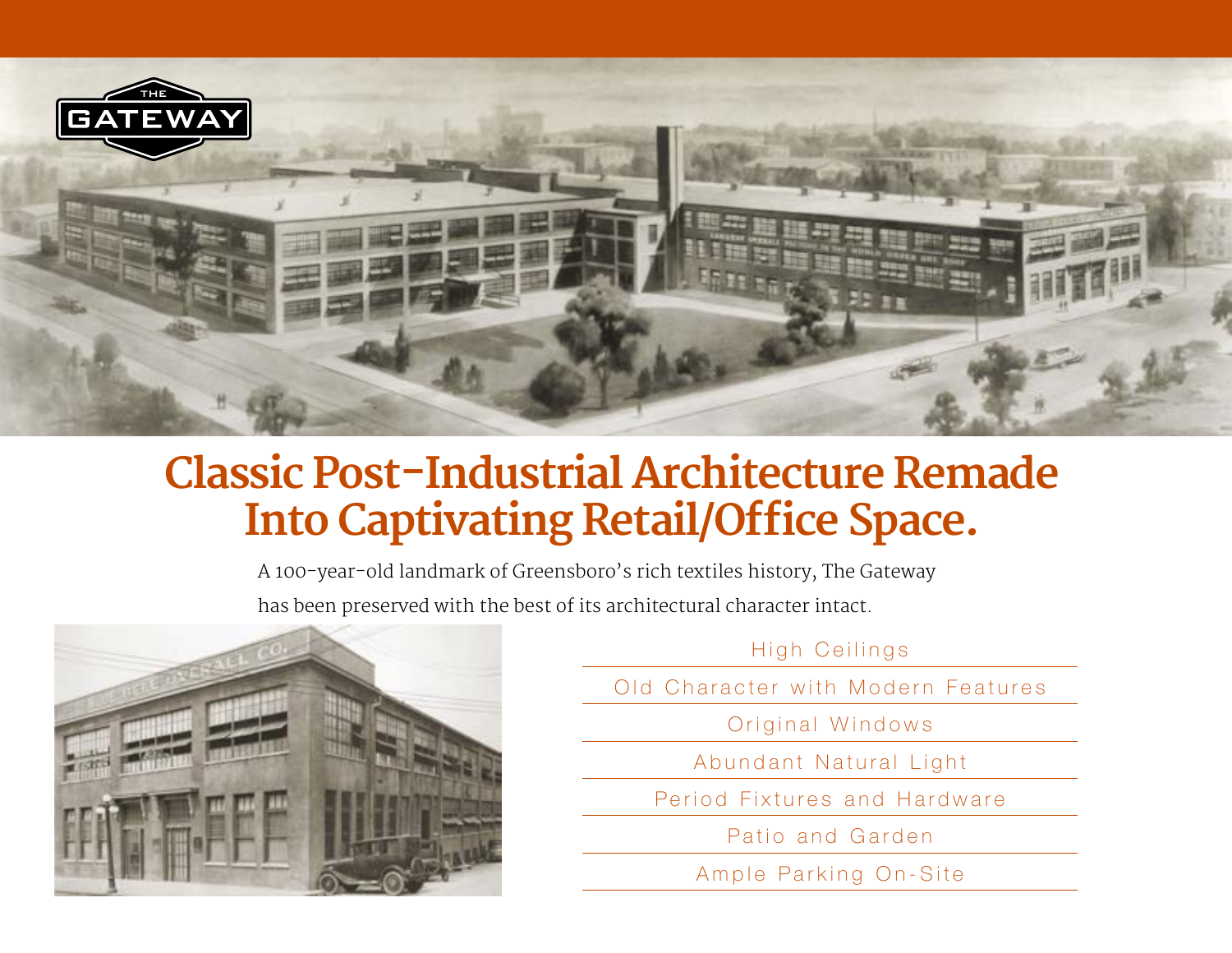

# **A Campus-Like Setting Where Ideas, Information and Creativity Can Flourish.**

Inside and out, The Gateway has undergone a total up-fit to meet the needs of today's modern businesses, and attract and retain top talent.

NorthState Gigabit Internet Throughout

Video Concierge/Virtual Lobby Ambassador

Work/Life Balance Amenities

Coffee Kiosk, Yoga/Meditation Space

Rooftop Deck, Patios, Gardens

Ample Parking On-Site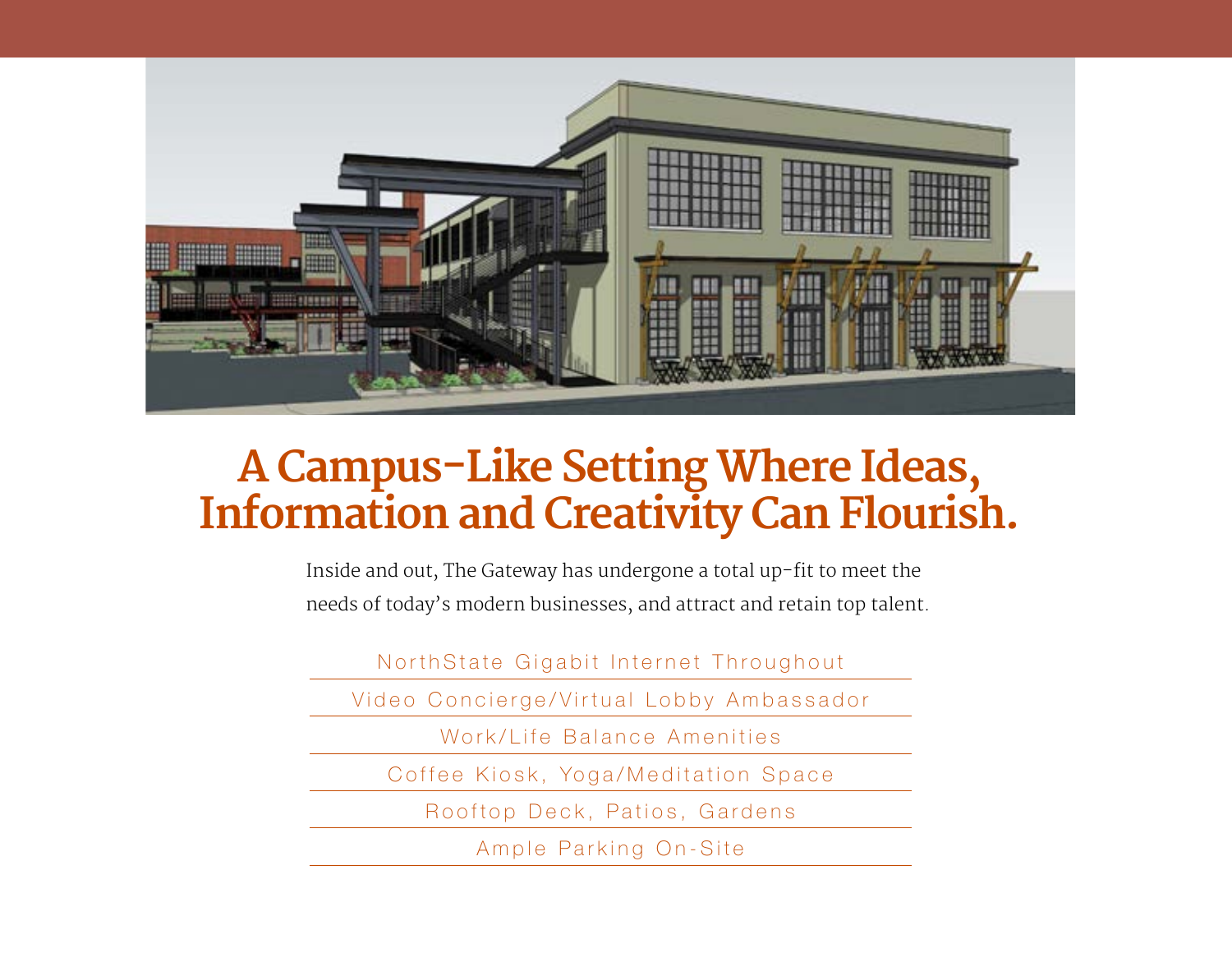

# **Situated in Greensboro's Fastest Growing Area. Downtown's South End.**



A walkable neighborhood alive with restaurants, entertainment, charming retail, arts and culture, downtown's South End is also an innovation hub anchored by the Union Square Campus of GTCC/UNCG/NCA&T.

- Five Colleges and Universities Within a Mile
	- 12+ Nearby Pubs/Restaurants
	- Numerous Residential Options
- Mixed-Use Development Across Elm Street
- Gate City Blvd. Street Scape Bonds Approved
	- I-85/I-40 Access Minutes Away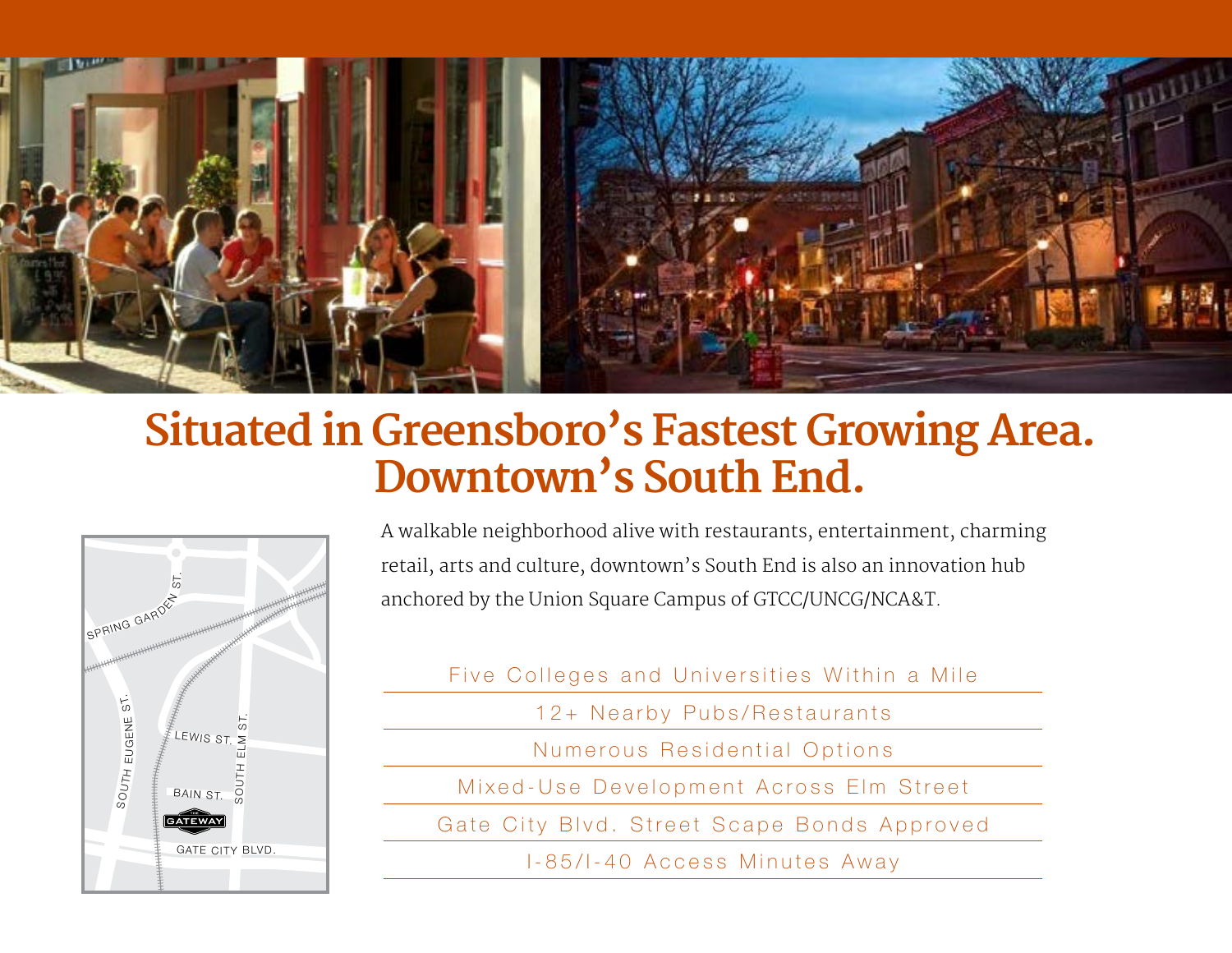# **FLOOR3 37,852 TOTAL SQ. FT.**

# **Airy and Inspiring Space With Remarkable City Views.**

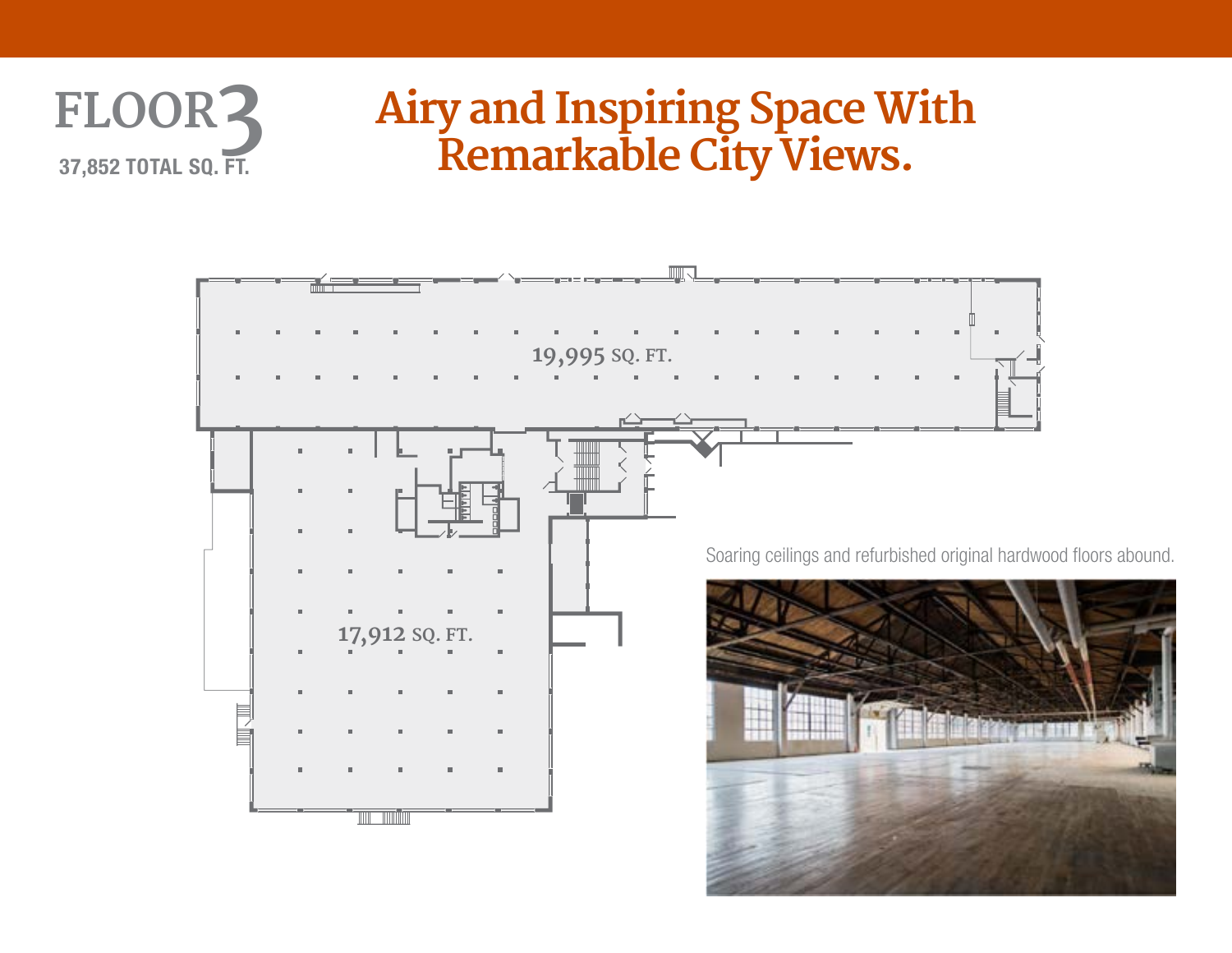

# **Street Level Access and Multiple Configurations**

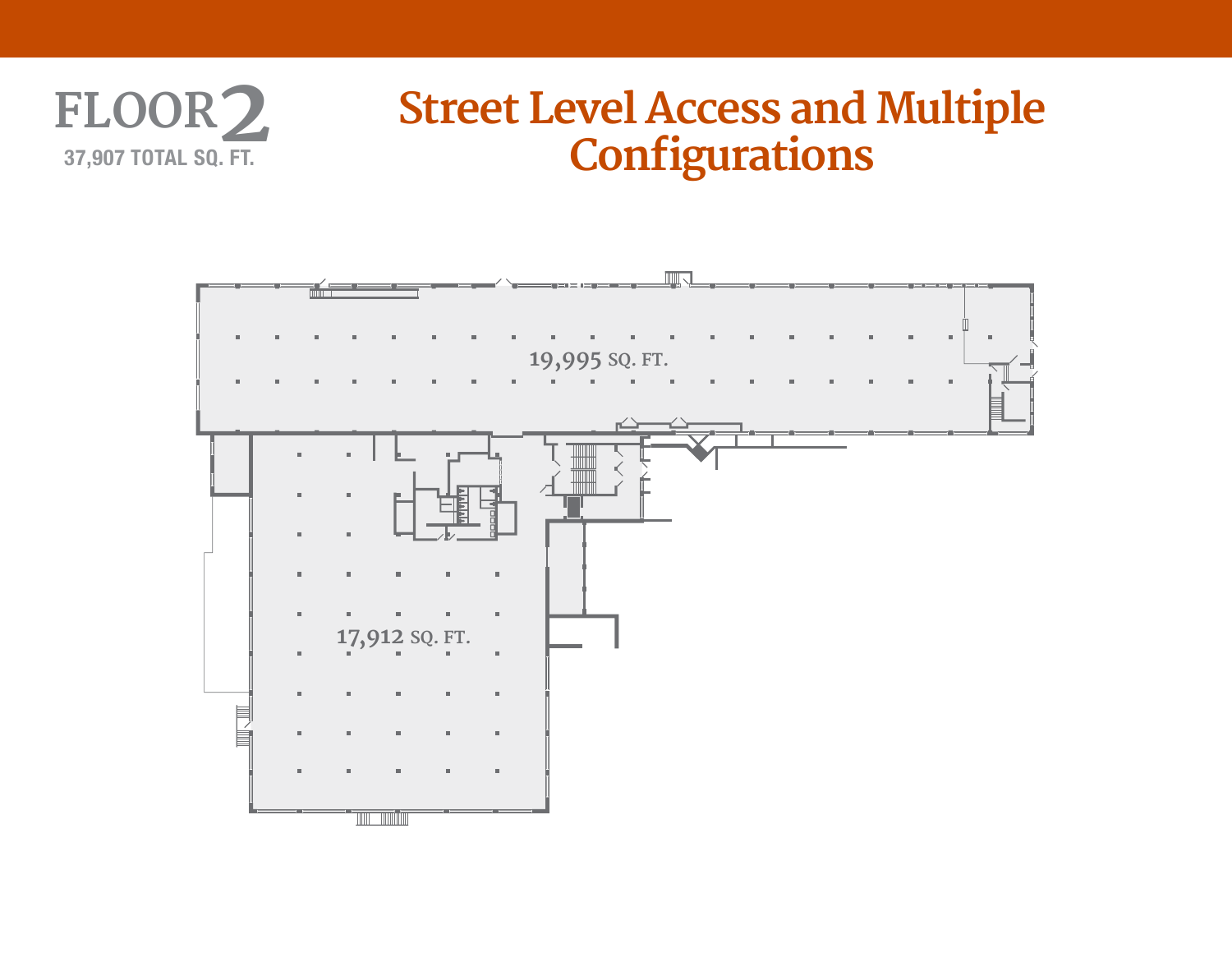### **FLOOR1 The Gateway's Most Accessible Space. 37,907 TOTAL SQ. FT.**